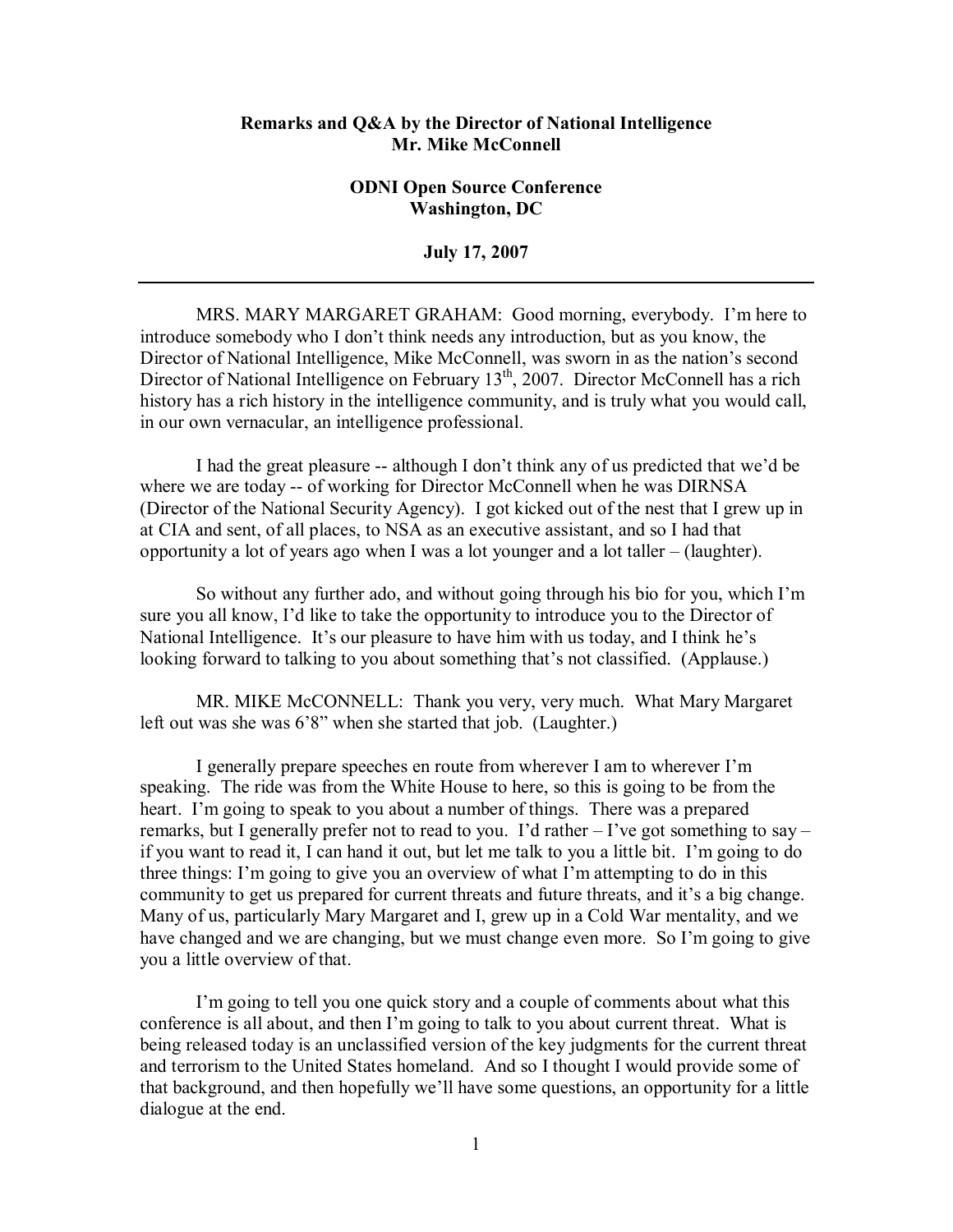Let me start with just an overview of the community -- how do I think about it and what it is I'm trying to do. And when I say community, of course I'm talking about the United States intelligence community, which is an extended community because we have relationships and partnerships with many other nations.

The first word I would use is a much higher level of collaboration. When Mike McConnell comes and goes, as we all do in these jobs, if there's a bumper sticker and there's one word to describe him and my time in the community, I hope it says "collaboration," or at least "a better level of collaboration."

I think all boats rise. We achieve significantly more when we work together, and that's true in anything from an athletic team  $-$  little league to professional  $-$  to a business to units of government, and it's particularly true across a community that's as wide and disparate as the United States intelligence community.

There are 16 agencies; most of those intelligence organizations, a vast majority  $-$ 15 of the  $16$  – work for another cabinet officer. So the founding legislation in the Intelligence Reform Act and Terrorism Prevention gave us a framework, but it didn't quite capture what the authorities needed to bring the community together in a way that was compelling, and I would compare it to legislation in the late '80s that governed how the U.S. Defense Department operates. That legislation is known as Goldwater-Nichols and it created and actually forced a level of jointness. Everybody was opposed to it early when the deliberation was taking place. It took six years. Within one cycle of Joint Chiefs after the legislation was passed and a higher level of collaboration and jointness was achieved in the military, the Service Chiefs all testified: greatest thing that ever happened to the United States military.

So that's kind of the framework about how I think about this community and what it is I'm trying to accomplish. I want to integrate the community and achieve a much higher level of information sharing. Now when you say information sharing to an intelligence professional alarm bells go off, and the reason is we also have another obligation called protecting sources and methods. And so if you're sharing information, there's always risk to compromising a source or a method, and at one level if you compromise a source, you might lose the source because the way you're getting information would be changed. At another level, if you compromise a source, you might cause someone their lives.

So this is a very serious business, and while I am pushing collaboration and information sharing, what I hope to do is to create tension in the system so that analysts think in terms of a responsibility to serve a set of customers, and they're pushing to provide information to those customers wherever they may be  $-$  White House, military, down to the foxhole, across to a governor, over to a mayor, over to a police chief. Wherever that information is needed, we need to think in terms of responsibility to provide it.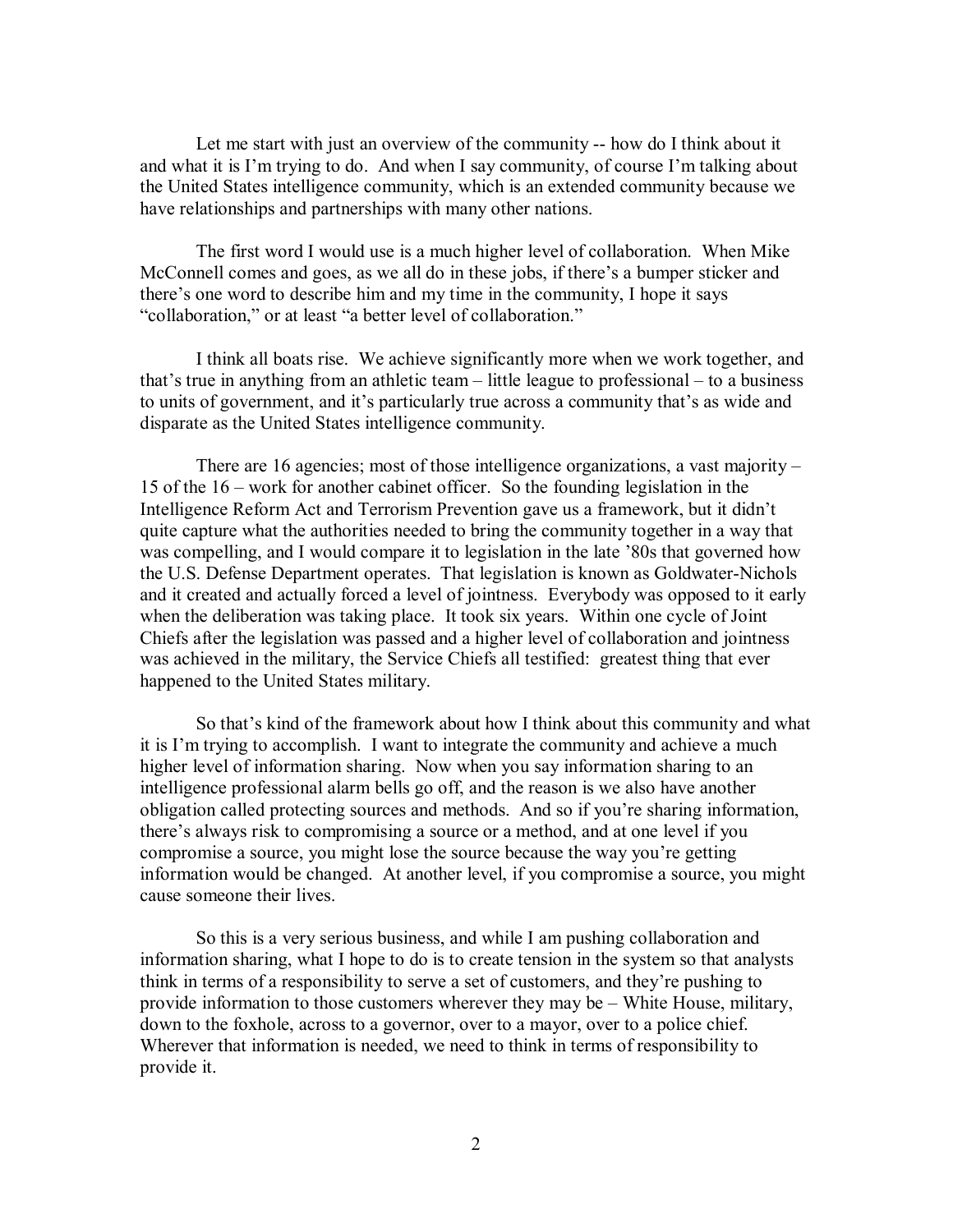The other flipside of that coin is we have to protect sources and methods, so there's tension, and appropriately so. The tension needs to be there  $-\nu$ ery similar to the U.S. Constitution. If you think about the origin of the Constitution – freedom and security  $-$  good words, but it creates tension between the two paradigms. So that's the way we're trying to think our way through it.

I want to transform analysis  $-$  not me, personally, but to have the system transform analysis -- much more rigor, challenging assumptions, challenging key facts, highlighting dissent, creating it in a way so that you do alternative analysis, red teams, to ensure that the final products that we turn out are the best possible products for our major customers and, of course, for the nation.

We have a system of security procedures that were established, quite frankly, in World War II, and they've served us well. They served us well in World War II, they served us well in the Cold War. My hypothesis is they do not serve us well today. We have to go faster, we have to reduce the bureaucratic burden, and we have to have a better level of monitoring.

Where does this model exist today? It exists in the financial community. The financial community can clear members of their organization to process billions of dollars in transactions for which, if they could slow the transaction for a second or two, one could engage in arbitrage and make millions of dollars personally. So if you can clear people to handle those volumes of money or that kind of incentive, and you can do it in something like two weeks, why does it take us six months to a year, in some cases even longer?

So we want to change that, but now what's the difference? All the spies who came into our system years ago for the most part were incentivized by money, and for the most part, they didn't know they were spies when they came through. Once in and they turned out to be a spy, then they knew how to beat the system from the inside. How does the financial services community deal with that? Keystroke monitoring. It doesn't mean every keystroke is monitored, but it means it is monitorable. So if we set up lifecycle observations among those who choose to serve and we go faster, we can bring them in sooner, address more current problems – language, cultural understandings, open source information, the kind of information that this conference is focused on, but we have a lifecycle monitoring process that, at least in the model used in industry, is more effective and is cheaper.

One of the biggest challenges that we have is to integrate foreign and domestic intelligence. We know how to do foreign intelligence. That's what this community was founded upon. We're approaching -- and later this month, the  $26<sup>th</sup>$  of July will be the  $60<sup>th</sup>$ anniversary of the National Security Act in 1947. That act founded the CIA and the Director of Central Intelligence which has now morphed into the position I currently hold, the Director of National Intelligence, attempting to coordinate across all those 16 agencies.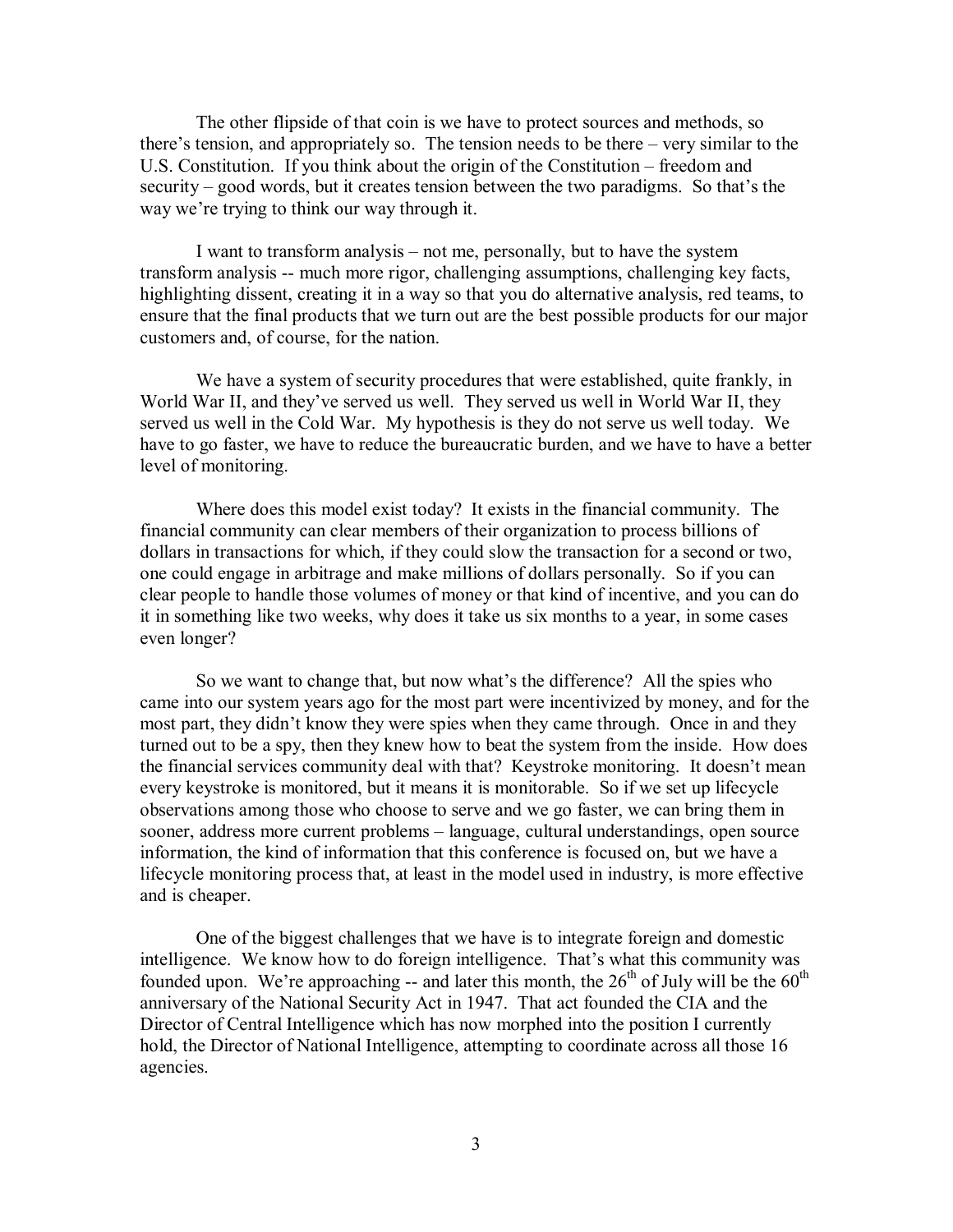Foreign intelligence was very focused on the Cold War. It was quite effective. It's the world I grew up in, the world that I knew, and had great confidence that we could serve the nation's interest. 9/11, when terrorists left foreign soil, crossed here to the United States and carried out that terrible act on the  $11<sup>th</sup>$  of September, they were foreigners, but they were, in the U.S. context now, a U.S. person. They're on U.S. soil. It's a domestic problem. So that interface between foreign and domestic is something we have to spend a lot of time on to ensure that we have the appropriate laws, the appropriate authorities, the appropriate process. We know how to do criminal investigations; we've been doing that forever. We know how to do foreign intelligence. It's this foreign and domestic integration intelligence which is a key that we need to spend some time and effort on.

Another area is acquisition excellence. We've had the ability, with special authorities in this community, to go fast, spend large sums of money to solve major national problems. That's gotten away from us in the past 10 or 15 years. It's become a little more bureaucratized, a little more formal, a little more processed, and  $-$  (inaudible)  $\overline{\phantom{a}}$  it takes one and a half to three times the money, and as much as three times the time, to build a major capability. So we want to go back to the way it was in the '60s, '70s and the  $80s$  – when we tended to have a major problem, we would risk failure to solve that problem, and we would spend large sums of money, often, to invent new technology. And we want to try to recapture that. I won't go into a lot of the details about why we lost it or what the background is unless there's a question from the audience later on.

One of the things that we have to focus on is world-class expertise in language. Those who threaten us today come from very diverse groups, very diverse backgrounds, and our level of expertise with language and understanding tribal customs and cultural issues and so on needs to be improved, and one of the ways we're going to try to do that is to recruit into our community more first-generation Americans so they can help us work these very difficult problems.

We're going to attempt to modernize our business practices so we have audit records that stand and are reliable and the process more appropriately captures the process in industry for running a business. This is a large business. The top number is classified. A lot of you all guess at what it is. I won't comment on your guesses, but it's a large sum and it needs to be more appropriately monitored and audited in a way that meets commercial standards. And sort of the bottom line, from my point of view, is a more open and candid dialogue, not only with our customers, but with the Hill and certainly with the American public, and that's what I'm going to comment on here in a moment when I get to my comments about the current threat.

I'm sure you've heard this in the course of this conference: open source  $-\text{less}$ than a hundred terabits in the Library of Congress  $-$  that's a huge number  $-$  but over 600,000 terabits moving through the internet today. So the challenge for my community becomes 99. – you name it  $-9$ , 0.8, some huge number of all that 600,000 terabits moving through the internet per year is all unclassified. It's all open source.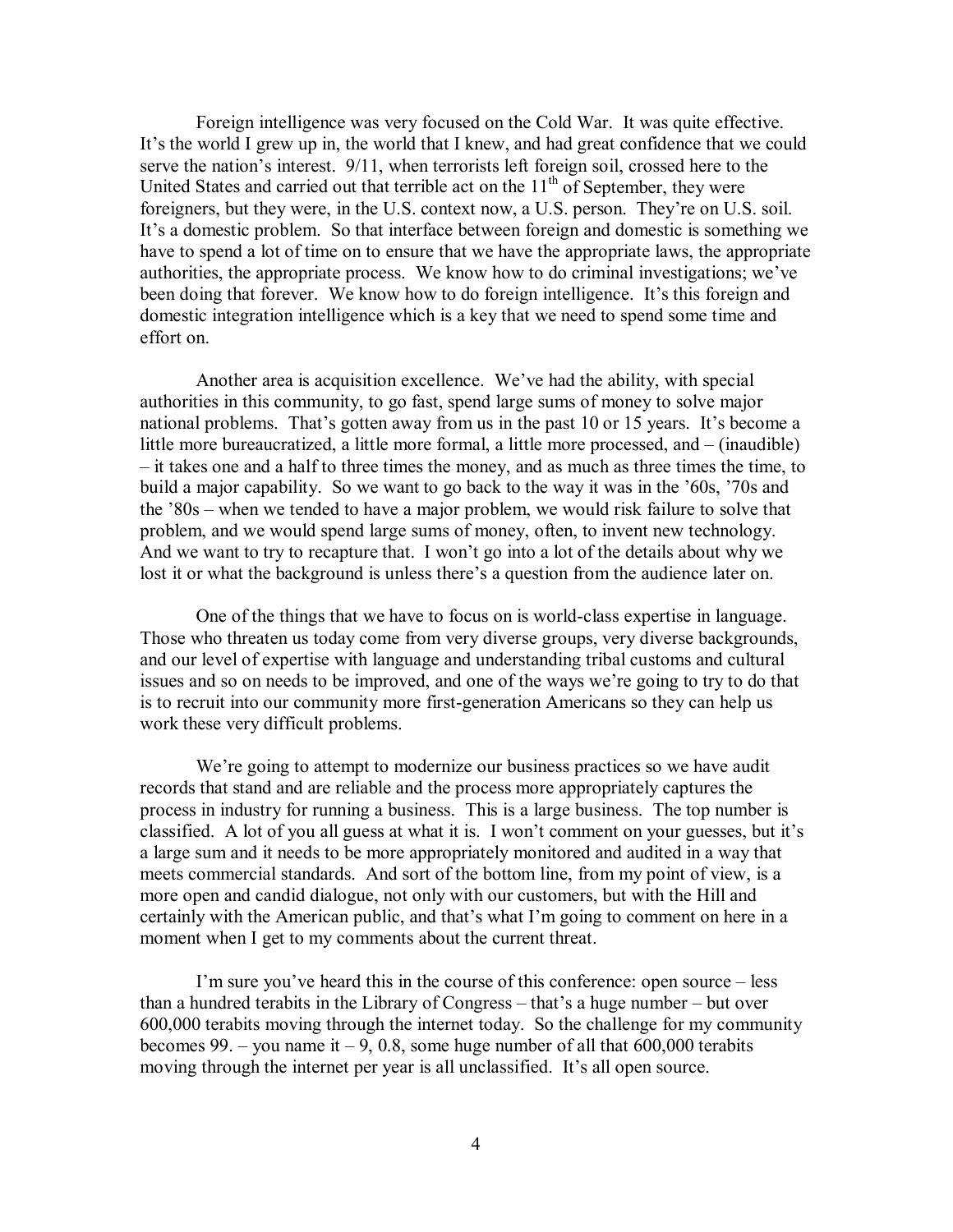So what's our challenge? Our challenge is to have it available, to sort it out, to be able to touch it, to be able to examine it, to be able to have it useful in the context of the problems we're attempting to work.

Now the flipside of it is  $-$  you pick the number, 0.01, 0.02, 0.09, whatever, it's some number – is classified. It's secret. It means it's something that somebody wants to deny the United States from knowing for whatever reason. It's a weapons system, it's a terrorist plot, it's a strategic war plan of some country, it's a political dialogue inside a country, it's a diplomatic strategy. That's the kind of information that our community has asked to obtain and to analyze and to integrate and to understand and present it to our senior decision makers. So the targets that we worked – targets in the sense of foreign targets we try to penetrate and understand  $-$  our job is to penetrate, collect information and understand. We do that a variety of ways. We can take pictures, we can listen to their communications, we can recruit sources, we can have special sensors, but it's all an effort to capture and obtain information that somebody wants to deny this community and to this country. So the challenge becomes are we effective in getting that information, whether it's a battlefield situation or strategic planning or a long-range threat, and then combine it with open source and combine it in a way that's effective.

One quick story: I got to serve years ago  $-$  it seems like forever, but years and years ago, I reported to the Joint Staff – the Joint Staff in the Pentagon, Joint Chiefs of Staff, as a new intel officer for the chairman, General Powell. I reported for duty  $-$  ready to take my job, sir – and five days later, the Iraqis invaded Kuwait. I remember very  $clearly – I$  am of the naval service, maritime service as we say, a sailor, and I had on white shoes, white trousers and a white shirt, little shoulder boards  $-1$  looked pretty spiffy in my uniform.

Sailors don't know a lot about ground warfare  $\overline{\phantom{a}}$  (laughter) – and the guy that I was talking to was General Colin Powell who was a ground officer. So it was going to be an early challenge. The other customer  $-$  major customer  $-$  was General Schwarzkopf who took no prisoners as he did his war planning, particularly if a sailor was trying to explain something to him. In his vernacular, I was a squid  $-$  (laughter)  $-$  but the effort was to learn a lot quickly and to move fast.

Well, early on, one of the questions that came out is if we move tanks into Kuwait and into Southern Iraq, what's the condition of the soil, and will they sustain tank movements or armored personnel carrier movements or major equipment. I remember when that movement occurred; it was the largest concentration of fighting power in the history of the globe: two major armored divisions moving from Saudi Arabia into Kuwait in the southern part of Iraq.

Well, you could get the information you needed if you sent a team, but that's risk and also could compromise what you're trying to do. So we did open source. What we found was something that was not only open source, it was 100 years old. A team riding camels went through that area 100 years ago on an archeological expedition, but they were methodical about capturing soil conditions and recording them, and guess what  $-$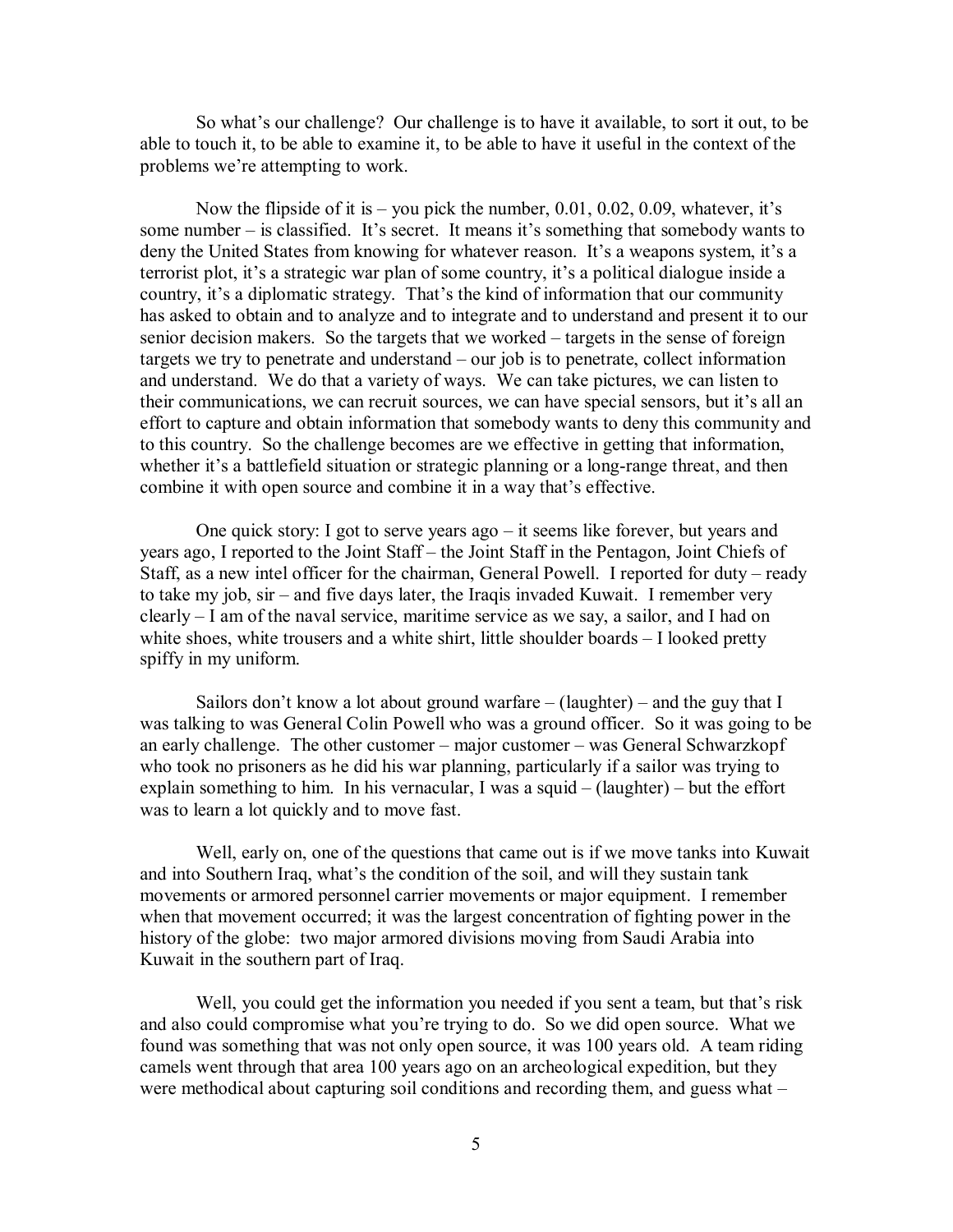the soil conditions didn't change in 100 years. So we found that information buried in some library somewhere very useful in doing some of our initial planning so we could understand the conditions of the soil.

Now, I'm sure there are many, many stories, and I'm sure you'll hear a number of them today. Part of the challenge we have, we the intelligence community have as we embrace open source, the  $99.X$  percent that's unclassified, is first, we've got to know how to do it. There's some special training about understanding it, how to access it and so on. And then, how do you add value? We live in a classified world, no windows, secured vault, secrets, top-secret, confidential, that's the world we live in. How do you take this broad, vast, unclassified world and then add significant value? I think that's our challenge.

We've always had access to open source. We've always listened to the broadcasts that come from around the world. But I think there's a value added that we're still searching in a way that causes the entire community, not just the Open Source Center, not just the ones that used to operate the Foreign Broadcast Information System, but all analysts.

The other thing that's missing are the tools. Currently our systems are, for the most part, closed. It's difficult for some of our analysts to have access to the web because if you have access to the web, now there's a challenge that, well, I'm working in a classified environment – what happens if I cross connect and do I compromise and do I cause some of my secrets to slip away? So having robustness in our knowledge, our ability to think through the value added, and our ability to have the tools that are worldclass – and most of those tools are built here in the United States, so we should be able to capitalize on that.

Let me turn now to the terrorist threat against the United States homeland. This was produced by the National Intelligence Council, nickname was the NIC or the acronym is NIC. The 16 agencies of the community coordinate on all national intelligence estimates. I get to chair the final review, where we can hear all players if there is a dissent or a problem or an issue  $-\text{ do we need to send it back?}$  Is there something we need to resolve?  $-$  and so this particular assessment has been in the works for a long, long time. All these issues have been debated and reviewed and worked off and so on.

Itís a classified assessment. Itís classified at the top-secret level, top-secret level. What we were asked to do is to look at a series of the key judgments and make them unclassified so that we could share them more broadly and in particular with the United States public. And I'm going to run through some of these key judgments and then I'll save some time and the end for some questions.

The first and foremost of the national intelligence estimate on the terrorist threat to the United States homeland is that there is and there will be persistent and evolving terrorist threats over the next three years. The time period for the assessment is three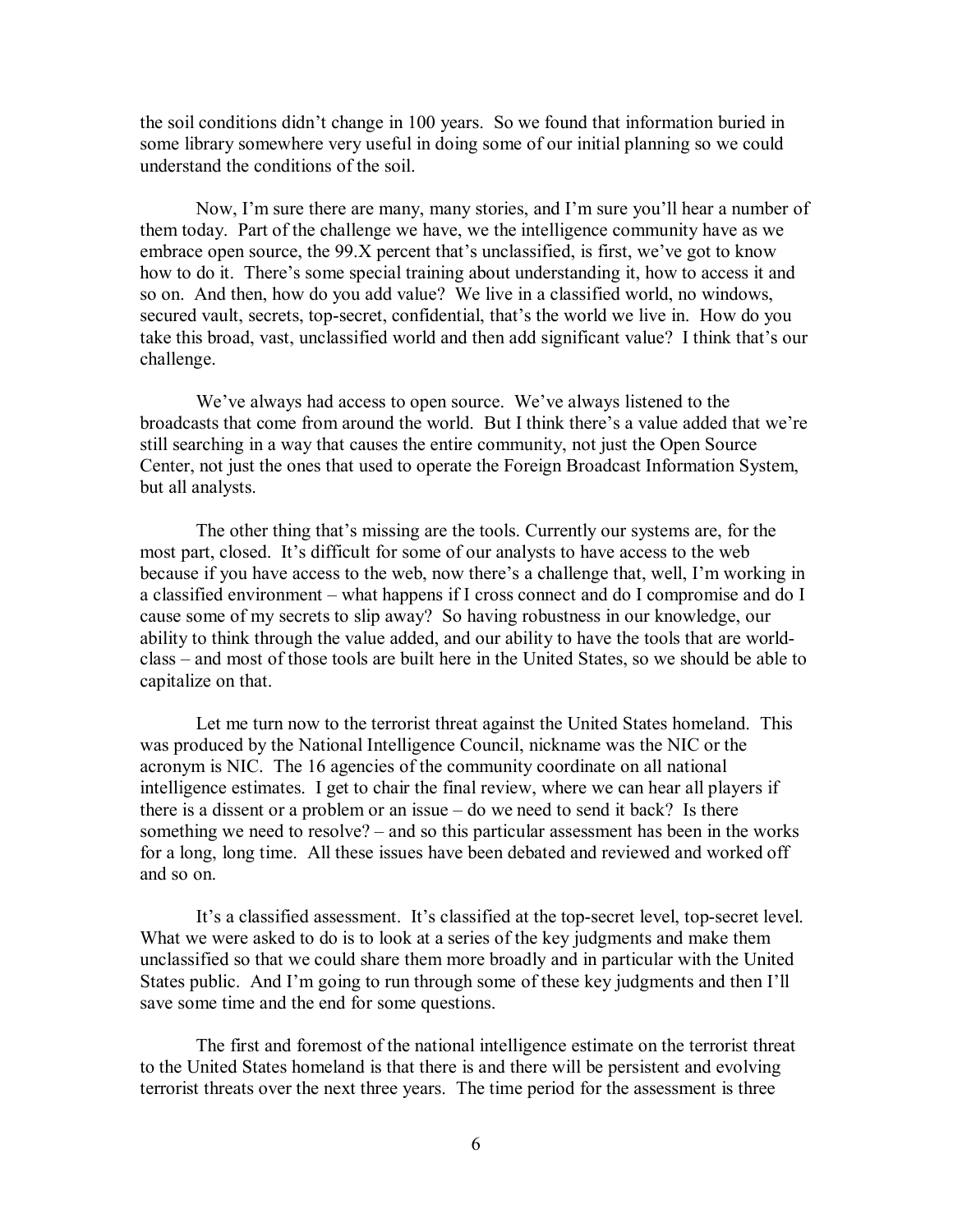years out. The main threat comes from al Qaeda. This is al Qaeda, Osama bin Laden, Zawahiri, currently operating in the federally administrated tribal areas, the frontier area of northwest Pakistan on the border with Afghanistan. This threat is driven by undiminished intent – undiminished intent – to attack the United States homeland. These groups have continued to adapt and to improve their capabilities.

Now, the first question that usually is asked: well, wait a minute, are you saying that al Qaeda today is as capable as it was in 2001? In my considered judgment, the answer is no, they are not as capable. They were close to being destroyed when the United States and our allies invaded Afghanistan and attacked the Taliban and al Qaeda in 2001 and carried out through 2002. Some of the leadership escaped to the border area and into Pakistan, where they're currently enjoying sanctuary, and they have attempted to rebuild. It's significant rebuilding, but are they as capable as 2001? I don't think so. Some could take a different point of view and may argue it, but in my judgment, looking at all the data, they are capable, they are planning, but they are not as resilient or as robust or as capable as they were in 2001.

The efforts that the United States has led, both with our allies and then actions we've taken here in this country, have greatly increased and our greatly increased worldwide counter-terrorism efforts have constrained al Qaeda and their ability to attack in the homeland. Al Qaeda Iraq  $-$  there is an al Qaeda Iraq; it is a direct affiliate of al Qaeda leadership, which is Pakistan  $-$  is carrying out terrorist attacks on a regular basis, suicide bombings, roadside bombings of convoys and so on. But al Qaeda the larger has been constrained in its ability to attack the United States because of the actions that we've been taking.

This had led terrorist groups  $-\$  and there are a wide variety of terrorist groups; al Qaeda is extending its reach to try to incorporate with more terrorist groups  $-$  but it's led most of them to perceive the U.S. homeland as a very difficult target to attack. The direct disruptive measures have disrupted known plots since 9/11, relatively large number of plots that we've been able to thwart since 9/11 because of these efforts to target and penetrate and understand and disrupt.

Our concern in this assessment, looking out three years, is that the level of international cooperation may wane as 9/11 becomes a more distant memory and perceptions of the threat decline. That said, al Qaeda is and will remain the most serious terrorist threat to the U.S. homeland. Its central leadership has stated its intent and continues to plan high-impact attacks. That's going on today. It was going on last week, it was going on last month, it was going on last year.

Al Qaeda is pushing other extremist groups to adopt its efforts, to swear allegiance and to supplement al Qaeda's capabilities. Now, here's a way to think about al Qaeda 2001 and al Qaeda today. They've regenerated key elements. I've spoken to some of them, but let me give you the list, a list of four. The first is they have sustained the top two leaders, Osama bin Laden and Zawahiri. The second is they've been able to recruit and mature new lieutenants to lead the fight, to manage the operations, to manage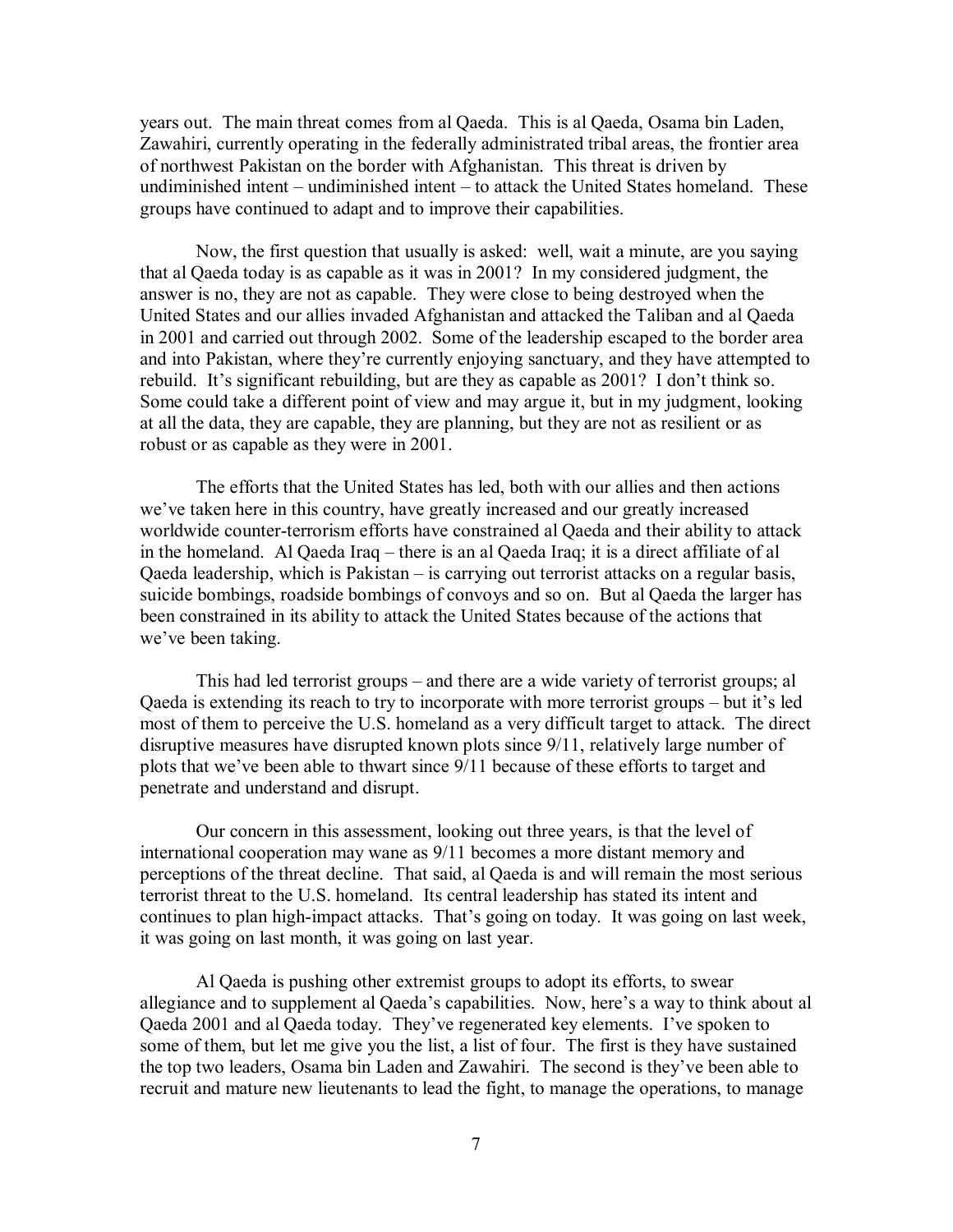the money, to plan the operations, to oversee the movement of forces and so on. So they have the top lieutenants to train and control operations.

Third, they are enjoying a safe haven or sanctuary in Pakistan. We are working very closely with the Pakistani government. President Musharraf is moving forces, again, into that region to put pressure on al Qaeda and the Taliban, who are in that northwestern segment of his country. In the past few days, the Pakistani military has lost over 80 of its soldiers in an attempt to put pressure in that area. Those are the first three. The fourth one, how would they be successful here in the United States, is proving a little more difficult for the reasons I've indicated. We've gone to great lengths to target them, to disrupt them and to make it difficult to get into the country.

The fourth thing they're working as hard as they can is positioning trained operatives here in the United States, and as I've said, they're working very hard to overcome that. They have recruitment programs to bring recruits into that region of Pakistan, particularly those that speak the right language, that have the right skills, that have the right base that they could come to the United States, fit into the population, and then use some of the training that they receive in the Pakistani area for explosives and so on to carry out acts, sometimes recruiting other cells. The intent, clearly stated, is mass casualties  $-$  mass casualties larger than  $9/11$ . Their intent is mass casualties, and their intent is spectacular destruction -- spectacular destruction, something like a building falling or something.

We are, here in the United States, in a heightened threat environment, and that's going to continue for the foreseeable future. Al Qaeda will try to enhance its capabilities to attack the homeland through greater cooperation with regional terrorist groups. I mentioned al Qaeda and Iraq earlier. They are engaged day to day. They're battlehardened. They have lots of experience. They know how to build explosives that can be incredibly destructive. And al Qaeda in Iraq helps al Qaeda leadership in Pakistan energize a broader extremist community, raise resources, recruit and indoctrinate operatives. Al Qaeda's homeland plotting is focused on political, economic and infrastructure targets. I mentioned mass casualties and the visual dynamics of major **destruction** 

Another area that we focused on that we're very worried about is the al Qaeda leadership has now tasked its operatives to acquire and employ chemical, biological, radiological and nuclear material -- chemical, biological, radiological and nuclear. Radiological, nuclear, why would there be a difference? You could take something that's radioactive and just cause an explosion, just spread it around and have contamination. If you pursue nuclear in a different context, you could describe it as nuclear yield. So we know they are attempting to obtain these materials.

Another group that is of concern is the Lebanese Hezbollah. Hezbollah has not attacked the United States interests directly, of course, here in the United States, but we worry about sleeper cells here in the United States, and if we cross some Hezbollah red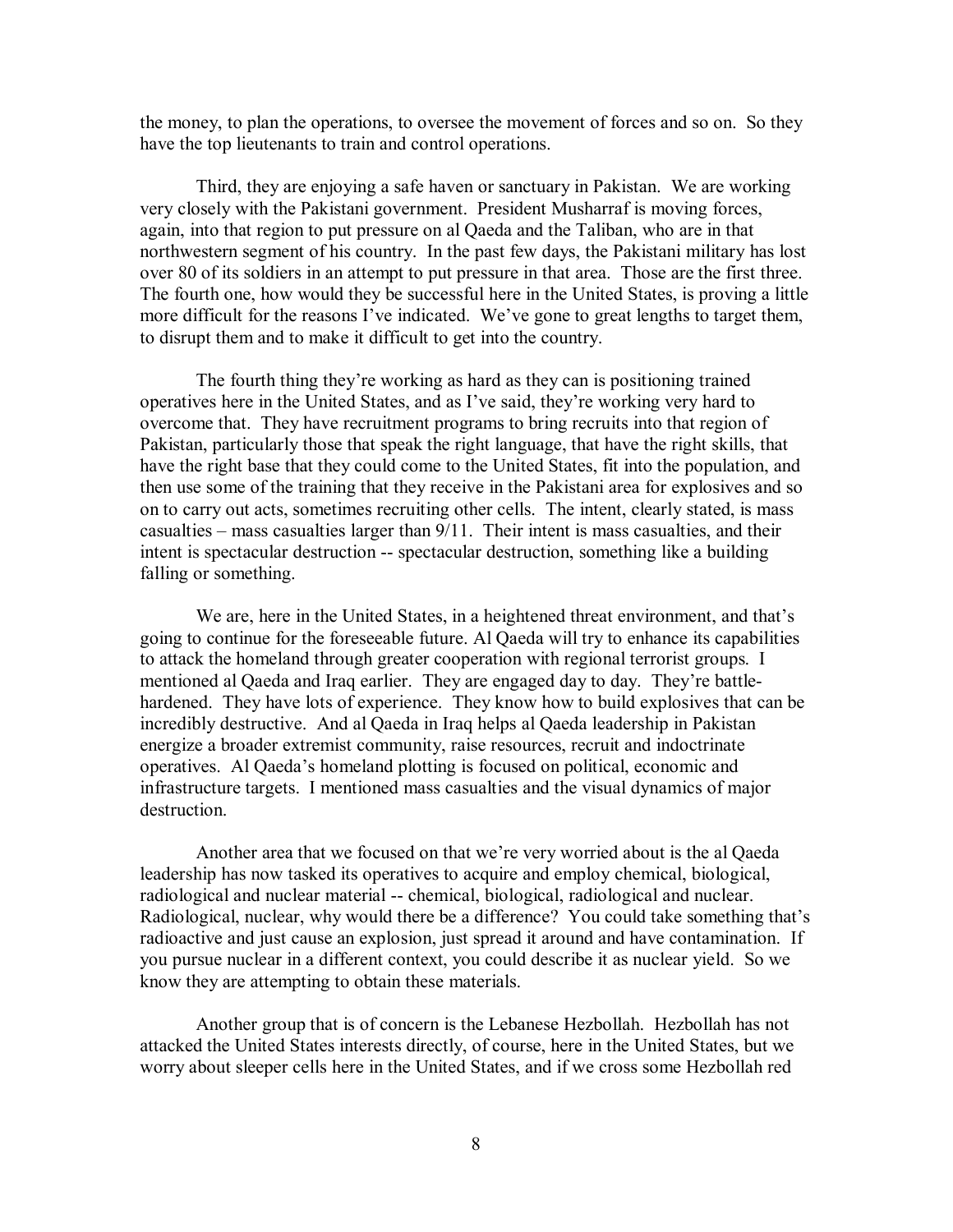line, they feel threatened by the United States, we feel confident that they would task the Hezbollah operatives that are here to engage in terrorist activity.

One of the things that worries us the most are the Internet websites, open source. This conference is focused on open source. I would ask you just to take a look at some of these websites. Radical and violent extremist training, and the websites are expanding in the West, both in Europe and here in the United States. In addition, the globalization trends, the technology advances, what we're talking about in this conference with regard to open source – allows these people to find each other. Not only do they justify some of their thinking, but it actually can intensify their anger and mobilize them to attack. And all that happens without requiring any centralized leadership. The centralized leader can provide philosophy and oversight and guidance and justification, but not necessarily control each individual act.

Our ability to detect broader and more diverse terrorist plotting will be a challenge for us in the years going forward. We achieved a fairly significant level of capability. The terrorist groups have suffered as a result of our ability. They are adjusting their thinking and their tactics and their process. And they are attempting to find sanctuary that would allow them to continue to rebuild and to infiltrate the operatives.

We are attempting to improve our capabilities, update our laws, and our authorities for appropriate surveillance. And we have to do that, of course, consistent with observing the terrorists  $\overline{\phantom{a}}$  foreigners  $\overline{\phantom{a}}$  while protecting the civil liberties and the privacy of Americans. And this community is working very closely with the Department of Homeland Security and, of course, the FBI, the Congress, and others in the administration to do whatever is needed to prevent these heinous acts from being carried out.

I think what that, we have a little time left. I'll stop and see if we can't take some questions.

## (Applause.)

Q: David Kamien, CEO of Mind Alliance Systems. Sir, what steps are you taking to be able to manage the flow of communication and information so that you can improve it over time? If we took the 9/11 plot exactly as it unfolded and we mapped the flow of communication from intercepts as a trigger all the way through response, do you think we would be able to hold our heads up high and say the flow of communication for that very same scenario is where we want it to be today?

MR. MCCONNELL: One of the things that we're doing currently is working with the Congress to update legislation that was enacted back in the late  $\mathcal{O}_1$ . It is referred to as FISA, Foreign Intelligence Surveillance Act. When that act was passed, it set up a condition differentiating between wireless and wire. And it was passed for good reasons; it was passed because there were some abuses by this community internally  $-$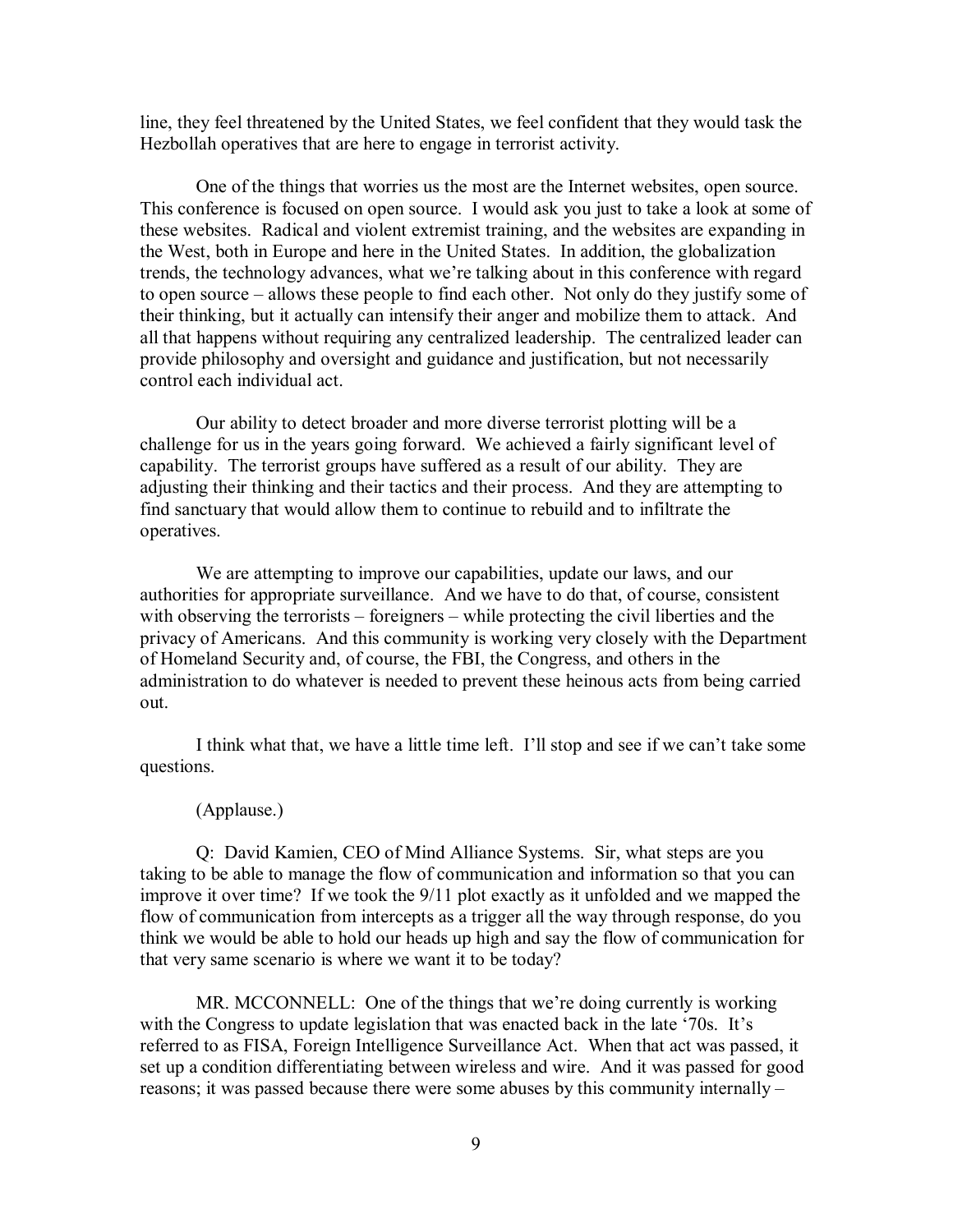want to prevent those in the future. But it was passed also recognizing the need to do foreign intelligence collection.

Well, because of the words in the bill in the late '70s, it was captured in a way that when technology shifted, wireless less so in the international context and wire more so, it handcuffed us. So it put us in a situation where now today we are required, in many cases, to secure a warrant to do foreign intelligence collection, foreign surveillance. So we are working with the Hill  $-$  I've had a chance to meet with a large number of senators and congressmen  $-$  to explain the backdrop and why this is an issue. And I think we're on a path to get that corrected. If we do get that corrected, we would return to a level of capability that you are describing that was inhibited somewhat in the 9/11 timeframe.

Q: Sir, Dave Ribabi (sp), Apogen Technologies. Sir, you have at your disposal the greatest intelligence community on the globe. What do you find to be your greatest challenges today in tracking down our nation's enemies and locating them, identifying them, and destroying them?

MR. MCCONNELL: That is not an open source answer. (Laughter.) No, in all seriousness, we do have the greatest intelligence community on the globe. And it's being very effective. The kinds of things that I outlined early – my early part of my remarks – if we can come together in a tighter sense of community, I think the performance of the community would be substantially enhanced.

Now, what do I mean by that? In this town, you frequently hear a word, stovepipe. And depending on who you are or what your intent is, most of the time, if you say stovepipe, that's a perjorative; that's an evil term, because the mindset is you have some discipline – signals intelligence or human intelligence or imagery or geospatial, whatever it is. And you live in your stovepipe and you control information and you don't share it.

Well, let me go on record to say stovepipe is a good thing. And the reason I think stovepipe is a good thing is because it gets you technical depth, excellence, people who spend their careers in a discipline that you could never get to that level without some specialization. So think of specialization, compare it to brain surgery. You wouldn't want to go to the local auto mechanic for brain surgery; you'd want someone who had spent a lot of time doing brain surgery.

So while our stovepipes are wonderful things, the challenge for us is now to connect information across the stovepipes. So my biggest challenge as the new director of National Intelligence is how do you get this level of collaboration and coordination and sharing and trust when you have to move information outside the stovepipe.

The way I think about it  $-$  this is actually the world I came from as a youngster growing  $up$  – is the all source environment. If you're going to address a problem for a military commander, the president, national intelligence estimate, whatever it is, you have to have all sources of information. And that means that sometimes the technical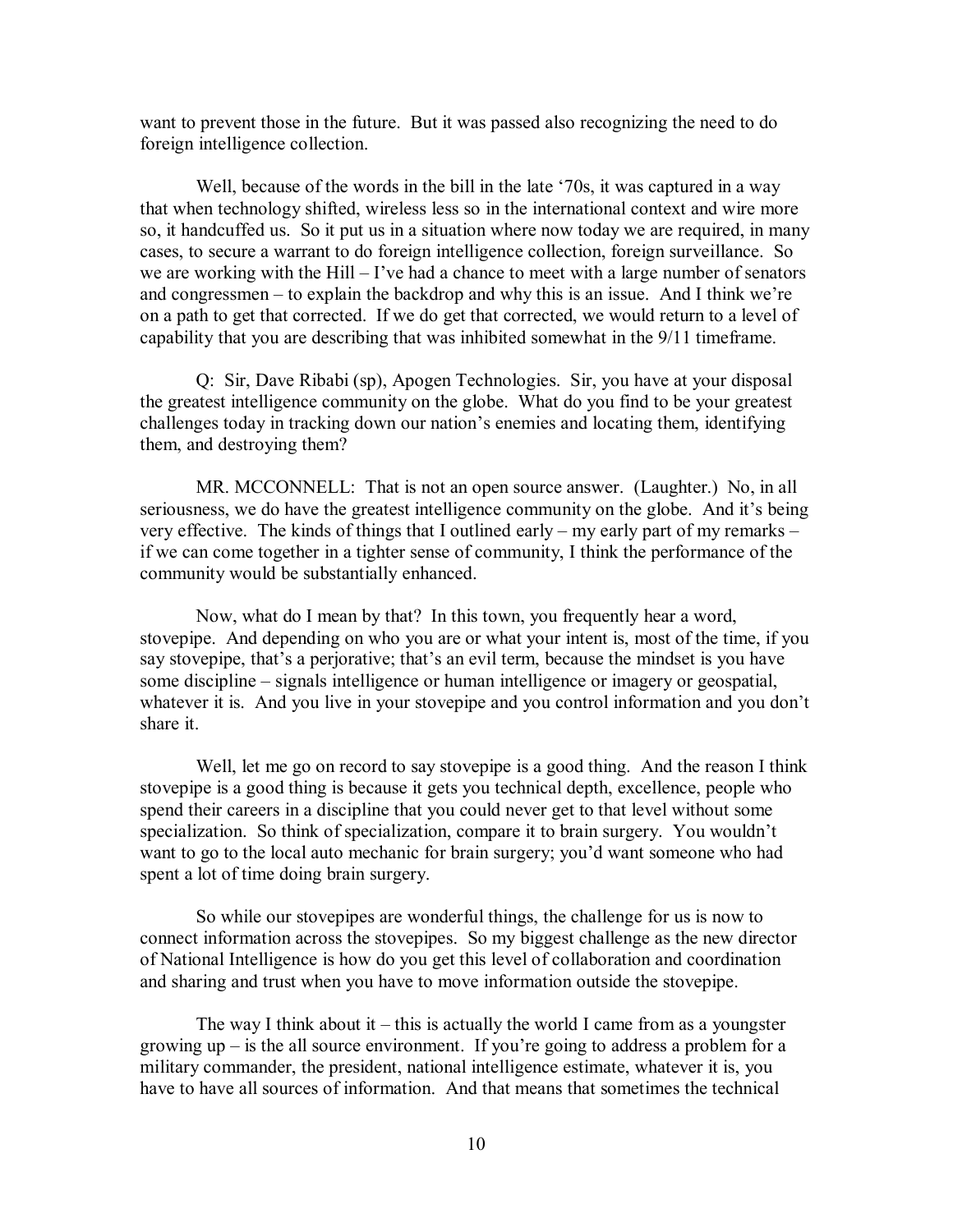parameters of something that somebody in a specialization would want to protect for security reasons. So that's the challenge.

I would say a second part of that is achieving collaboration in the sense of jointness the way the U.S. military has achieved jointness. When we have a situation using military force today, the chain of command is very short  $-$  the president, the secretary of Defense, the area commander, and the joint taskforce commander. And the joint taskforce commander is someone who has command of Army, Navy, Air Force, Marine forces, whatever the task is. So that level of jointness has caused the U.S. military to significantly increase its capabilities. I think this community can do the same thing if we have a similar approach. And we're going down that path.

Q: Gordon Middleton, Patrick Henry College. Sir, Iíve had the opportunity in another context to hear you share about some of your previous experience in private industry in some of the approaches that were effective in accomplishing  $-$  if you will  $$ organizational and substantial cultural change within that context that you're looking to perhaps use some of those same things in the intelligence community.

One of those things that you've talked about is your use of the ExCom, with bringing together some of the senior leaders in the agencies. Can you share with us any things that are ongoing in that context, specifically in the context of open source, and how those two things may be coming together and how you might be using the ExCom to push some of the open source initiatives?

MR. MCCONNELL: Thank you, very good question. When I came back to the community, one of the things that I left the community – some years ago, 10, almost  $11$ is there was to me it seemed like some unfinished business. I made my case, but I was never convincing. And what I was trying to make my case back in those days was for the director of Central Intelligence to be more inclusive in bringing the agencies into the fold to work issues.

And so, what I decided to do when I came back was to establish an executive committee. And the thinking on the executive committee is, if you're a major organization in the community spending billions of dollars or if you're a major consumer – State Department, Defense Department, Department of Treasury, so on – you should be at the table.

And the thinking on my part was to organize it a little bit like some industry players. Many industries have a very small, lean corporate headquarters, and they have lines of business – some would even say separate businesses. But when they need to make corporate decisions, they come together as a unit. You put the tough, gnarly, unpleasant problem on the table, and the deal is, we don't leave until we get this resolved. Now, reserving 51 percent of the vote helps a little bit. But we're working through those issues.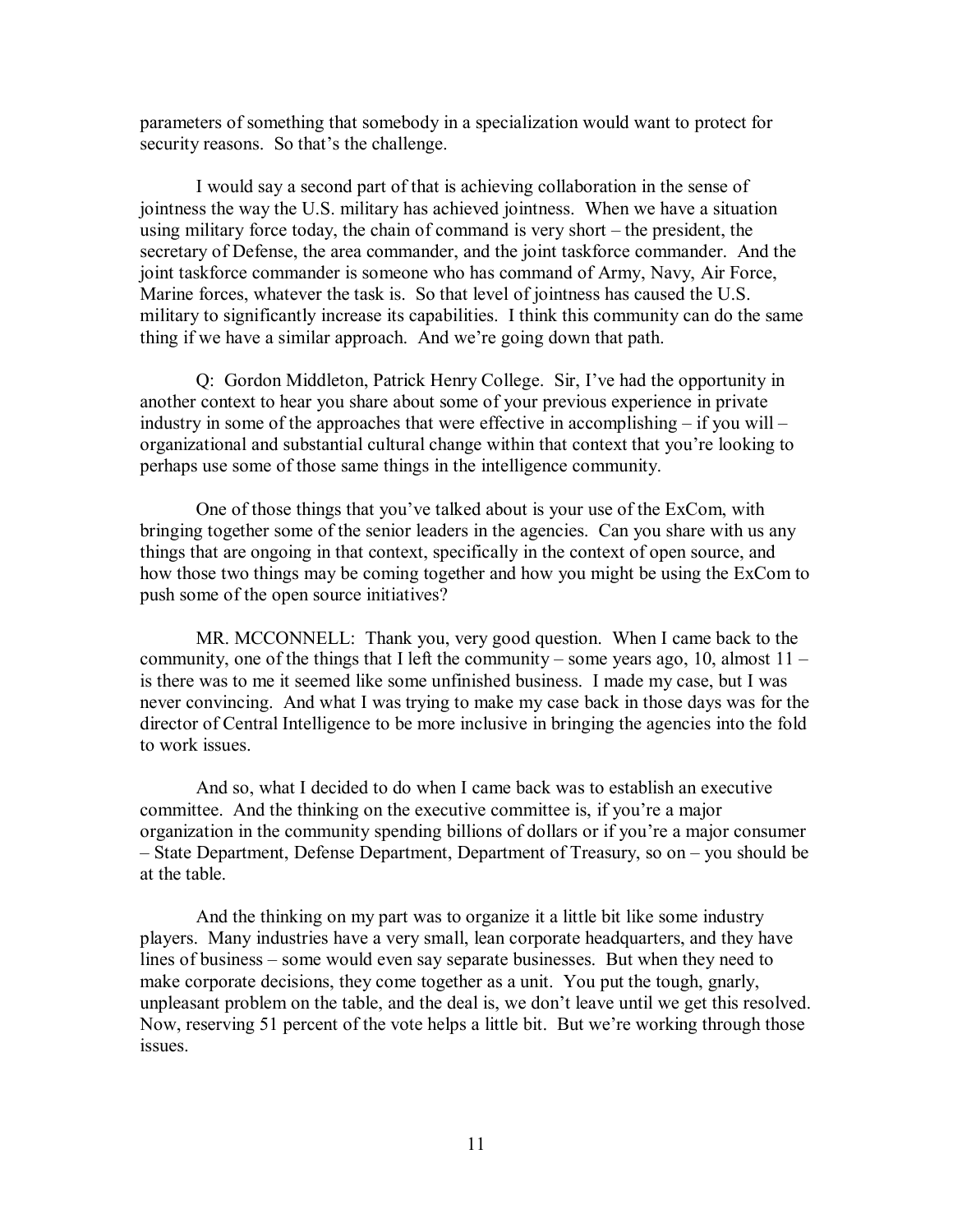I've mentioned collaboration and how we're trying to get there. One of the ideas is a 360-degree appraisal. That's very different for this community. Normally, you've got a boss; the boss writes your appraisal. All of them are inflated. I grew up in the system. I tried to change it for years. In my system in the Navy years ago, if you weren't 1 percent – meaning you were ranked in the 1 percent category – you would fail to be promoted your next promotion. Well, that's ludicrous, because everything's a bell curve.

So what I wanted to do was to say, let's make it meaningful. And in my experience in industry, one, in the company I was in, we did it to ourselves and it worked out so well, we sold this to others who were trying to do a similar thing.

What is a 360? Seniors, peers, which turned out to be most important, subordinates, clients – seniors, peers, subordinates, clients. And the appraisal is not written by your boss or anybody in your chain of command; it's written by someone who knows the community, knows the issues, but writes the appraisal and the context is developmental. Hey, you're really good. We really appreciate what you're doing. But what is it you could do to make yourself even more effective, to make the organization more effective?

Now, as you might suspect, a little hesitation and resistance. Well, wait a minute, I've never had an appraisal like that. And I'm not sure how I might react to that. I must add, the first one I received in industry compared to the ones I had on active duty, I thought, oh, this is not going to work. (Laughter.) But I have to say, after a couple years, I learned the value of it. It let me then  $-$  it enabled me  $-$  it allowed me to focus on specifically what I could do to be more effective in my business world.

So I think if we can embrace this – and we're going to try  $-1$  volunteered to be the first one. We've gotten someone from senior from the Department of Defense. The people that they will start with are my ExCom, the deputy directors in ODNI, and then I told them go wherever you want to  $\sim$  Congress, the White House, major state, major customers.

And what I'm asking for us, you've seen the plan. We had a 100-day plan. We're drafting a 500-day plan. We're trying to set up a set of deliverables so we've got something to work against and we can hold people accountable. So if there's some part of this that Iím doing wrong, Mr. President or Madame Secretary or Mr. Secretary or Congressman or Senator, give us some input here to help us get a course correction.

So I think if we can embrace that, and we work this ExCom, and we try to work as a community, I think we'll achieve a higher level of effectiveness because it will be tighter integration.

Q: Mr. Director, it's Lou Martinez with ABC News. Can I ask you which is going to be a greater factor in the continued growth of Al Qaeda, Al Qaeda in Iraq  $-$  the continued growth of Al Qaeda in Iraq  $-$  or the continuance of a safe haven in the tribal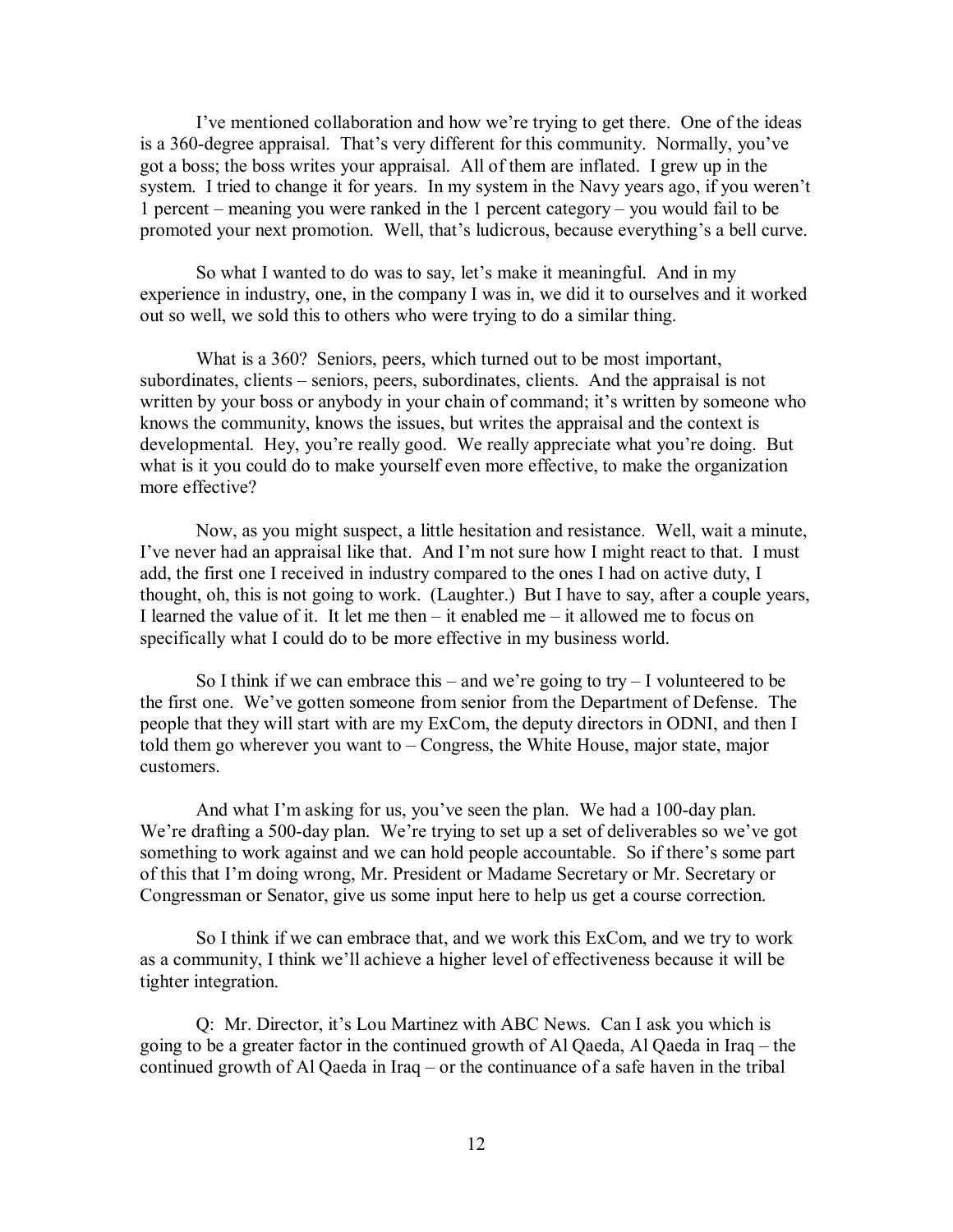areas? And also, can I ask you, is there preliminary assessment by the intelligence community as to what would happen in Iraq should the United States pull out?

And a third question  $-$  (off mike)  $-$  Sudan, the United States intelligence communityís relationship with Sudan, has that borne fruit? Is that a beneficial relationship between the United States and Sudanese intelligence?

MR. MCCONNELL: I'm going to take a bye on the last one. You don't get three questions; that's not fair. (Laughter.) And I'm going to combine the first two, so you're down to one question. (Laughter.) Iraq and Pakistan, both are growing, are becoming more capable.

The differences in Pakistan, they have the inspirational leadership, those who justify these heinous acts, and they have sanctuary. Now, we're doing everything we can to disrupt that sanctuary, as is the Pakistani government, as are our forces who are located just across the border.

In Iraq, currently, in some areas, we have Al Qaeda in Iraq on its heels. And the reason for that is the Sunni population in which they are operating have turned against them. Now, you may recall, if you've worked this particular problem and focuses on it, there is a problem out to the West called Anbar. Anbar province clearly was stated, the Al Qaeda in Iraq, that was their center of operations. They were going to control it; it would be their sanctuary; it would be how they would do their plotting, and then go into Baghdad and so on.

Because of their tactics, because of their engagement, the way they carried out such terrible acts – demanding, forcing, killing children in front of their parents, that sort of thing – the local sheiks in that region, the tribal leaders, said enough. And so we worked with them and they worked with us; and that started to change. So Al Qaeda is certainly in Iraq; it's not defeated. But it's back on its heels a bit.

Now, that stated, the political dimension, we have a debate in this country about what to do going forward. We have some benchmarks that we are trying to get achieved between now and September. The stated intent of Al Qaeda in Iraq is to raise a level of violence, suicide bombing, and roadside bombings to the highest possible level for maximum loss of life, and major sustained destruction. That's their stated intent.

So what we have going on is we're being effective in some dimensions about turning it around. A level of security has been improved in some areas. The jury is still out about how it's going to be effective in the long term. But those in Iraq read the newspapers. They are very conscious of what is said in the U.S. public and the U.S. news media, and they know what the debate on the Hill is. They know what's going on. So if they can raise a level of violence for a short period of time, they believe they'll achieve their objectives.